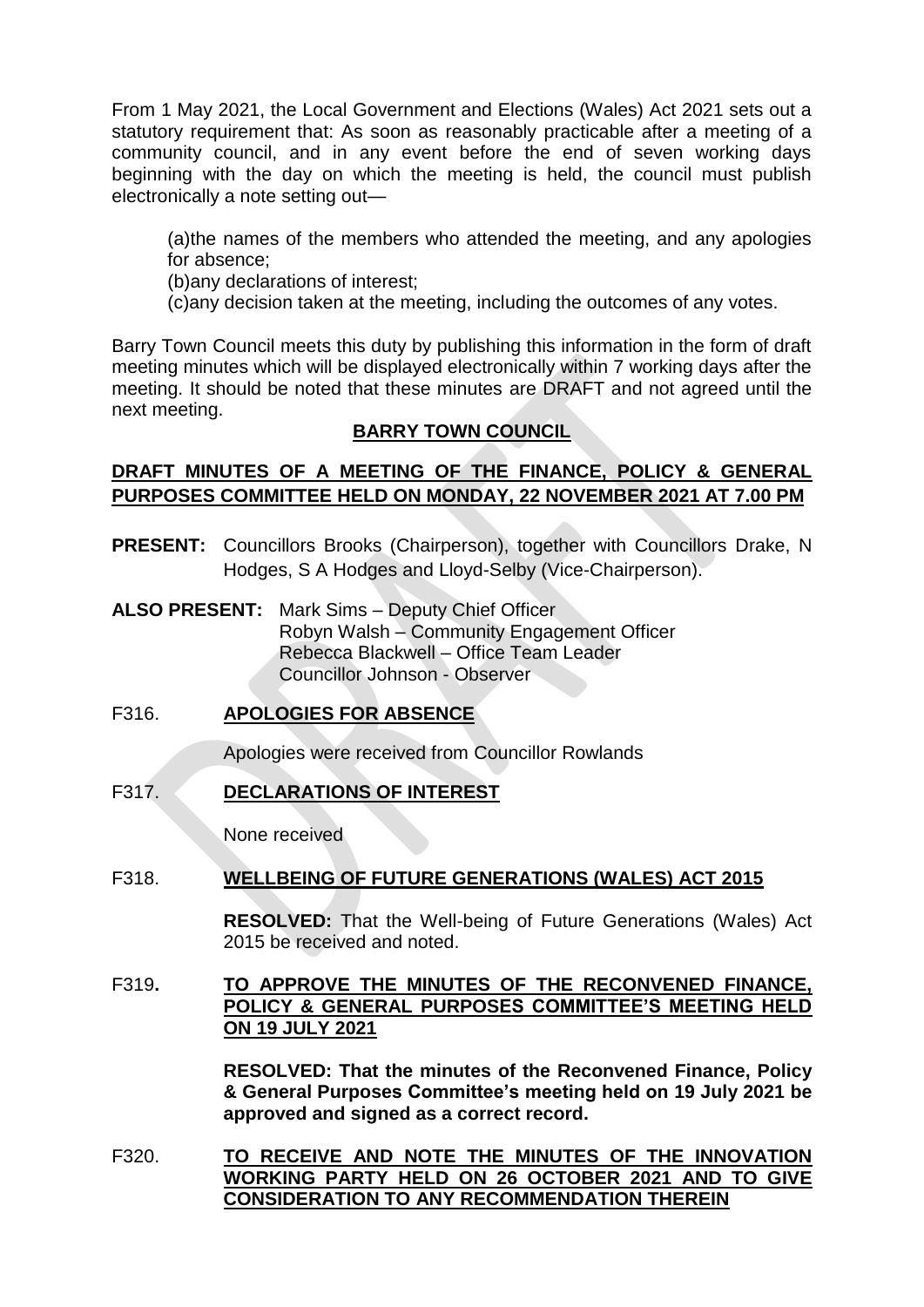Member received the minutes of the Innovation Working Party held on 26 October 2021 and considered the recommendations contained therein.

#### **RESOLVED:**

- **1. That the minutes of the Innovation Working Party held on 26 October 2021 be received and noted.**
- **2. That a budget of £500 is created under the Sustainable Barry heading, for a special project to develop the grounds of the Old Church Lane green space.**
- **3. That the Sustainable Barry Project Officer obtain and explore documentation and clarify ownership to apply for a lease of 999 years with Vale of Glamorgan Welsh Church Act Trust.**
- **4. That the project report be shared with all group leaders**

# F321. **TO APPROVE THE DRAFT NOTES OF AN INFORMAL MEETING OF THE COMMUNITY PLAN WORKING PARTY HELD ON 15 NOVEMBER 2021 AND TO GIVE CONSIDERATION TO ANY RECOMMENDATIONS THEREIN**

Members received the draft notes of an informal meeting of the Community Plan Working Party held on 15 November 2021 and considered the recommendations therein.

The Chair gave an update from the meeting advising that it gave members a lot to think about in terms of engagement with the public, as the Community Plan should be based on the needs of the community. The Chair also advised that the Deputy Chief Officer had highlighted a concern about capacity in terms of leading on the Community Plan, however the Chair was concerned about delaying the process and sought members' thoughts about deferring or going ahead and consulting during the Christmas period.

Councillor S Hodges also stated that the meeting was very thought provoking and asked that if the Community Plan was deferred, when would it start. Councillor S Hodges asked that in terms of capacity, can support be pushed from Councillors in order to help as it would be the best time to engage in the run up to Christmas.

The Chair asked the Deputy Chief Officer if support from the Councillors would help with capacity. The Deputy Chief Officer advised that as long as Councillors can attend it would help reduce the requirement on staff as there are a number of events coming up.

The Community Engagement Officer asked if members would consider the engagement also being promoted and answers being collected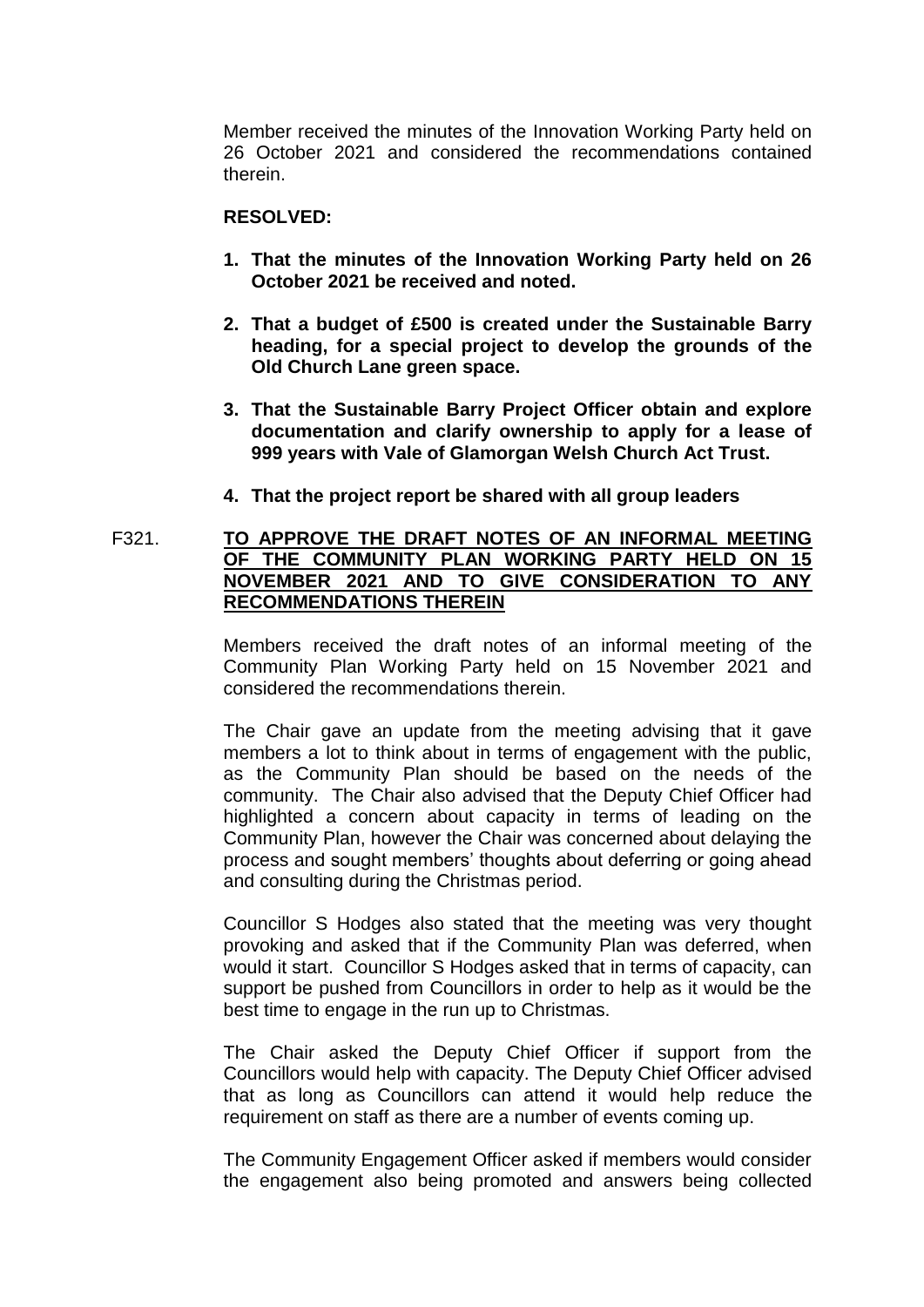from Social Media as it would reach a wider audience. Members agreed with the suggestions.

#### **RESOLVED:**

- **1. That a pilot Community Engagement Scheme is held during the Christmas Period in order to establish the needs of the Community.**
- **2. That the Community Engagement Officer liaise with the Vale of Glamorgan Council to determine which questions would be best to ask the public during this time.**
- **3. That engagement is started with a 'Blank Canvas'**
- **4. That Councillors are requested to help at consultation events**

# F322. **TO RECEIVE THE SCHEDULE OF PAYMENTS FOR NOVEMBER 2021**

Members were provided with the schedule of payments for November 2021 consisting of cheque number 002977, direct debits and BACS payments, in the amount of £63,210.46.

**RESOLVED: That the schedule of payments for November 2021 consisting of cheque number 002977, direct debits and BACS payments, in the amount of £63,210.46 be approved.** 

#### F323. **TO RECEIVE A BUDGET MONITORING REPORT**

Members were provided with information about the Council's income and expenditure in the 2021/22 financial year as at the end of October 2021

**RESOLVED: That the budget monitoring report for October 2021, indicating actual income and expenditure up to the end of month seven in the 2021/22 financial year, noting the projected underspend of £35,766 for 2021/22 that will result in a net amount of £30,234 being transferred from reserves.** 

# F324. **TO RECEIVE RECOMMENDATIONS FROM OTHER COMMITTEES**

a) Draft Budget 2022/23

Members were provided with the recommendations from the Halls, Cemeteries and Community Facilities Committee, the Personnel Committee, the Fairtrade Advisory Committee, the Shop Local Barry Advisory Committee and the Sustainable Barry Working Party relating to the draft budget for 2022/23.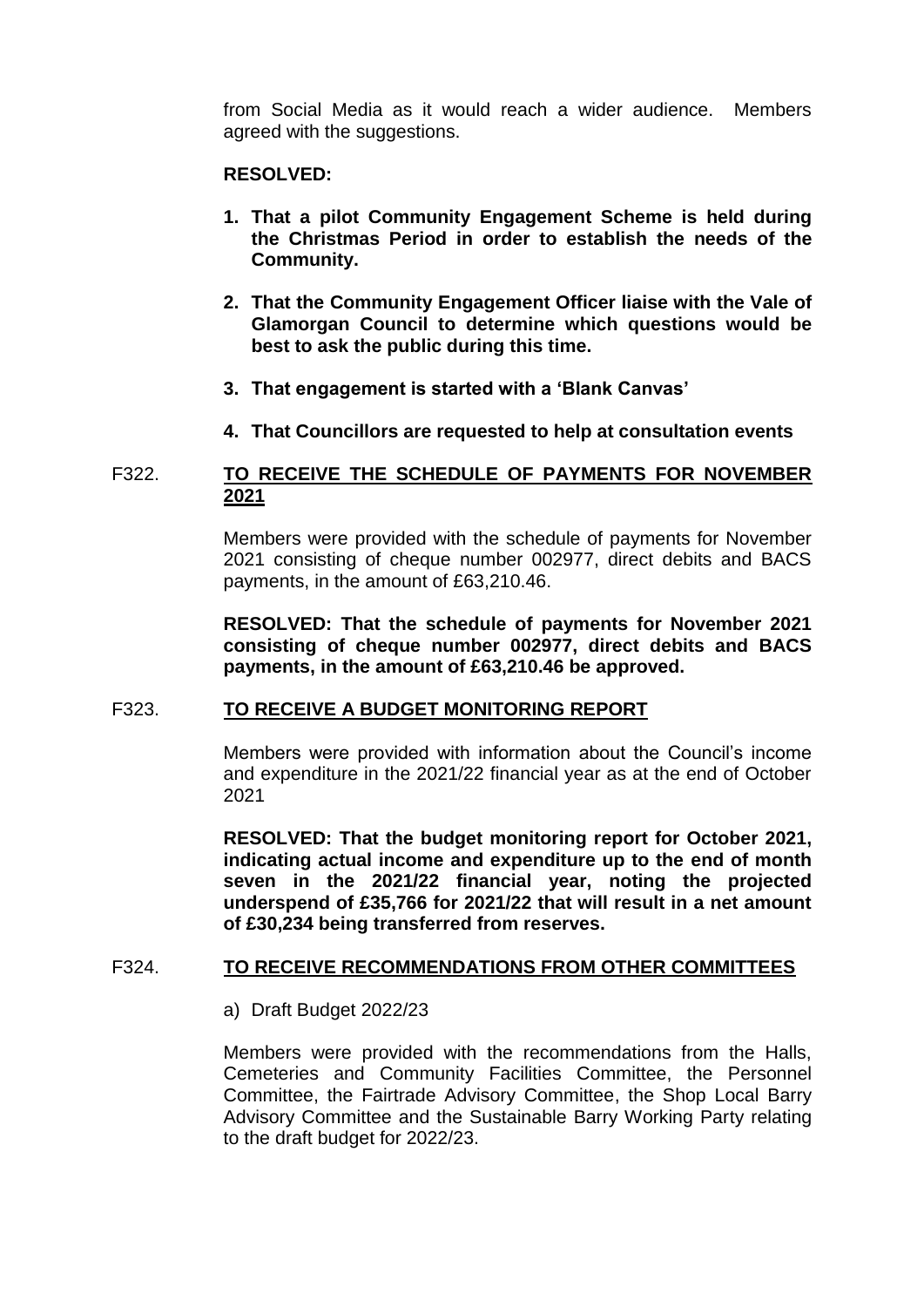# i) Fairtrade Advisory Committee – 1 November 2021 2022/23 **Budget**

Members were requested to consider that the requirements for the Fairtrade Advisory Committee for 2022/23 remain the same which is £1,000

ii) Halls, Cemeteries and Community Facilities Committee – 8 November 2021 – Cemetery Fees for Merthyr Dyfan Cemetery and Porthkerry Cemetery

Members were requested to consider the recommendation of a 3% increase for Merthyr Dyfan Cemetery fees and charges for the financial year April 2022 to March 2023.

iii) Halls, Cemeteries and Community Facilities Committee - 8 November 2021 – Pioneer Hall and Cemetery Approach Community Centre Charges 2022/23

Members were requested to consider the recommendation in relation to the charges for the Pioneer Hall and Cemetery Approach Community Centre that there is no increase for the financial year April 2022 to March 2023, retaining the hourly rate as £10 per hour and £20 per hour respectively and the Childrens Party package to £60.

iv) Personnel Committee – 15 November 2021 – Committees draft estimates 2022/23

Members were requested to consider the recommendation in relation to the Personnel Committee's draft estimates for 2022/23.

v) Personnel Committee – 15 November 2021 – Review of Sustainable Barry Projects Officer Role

Members were requested to consider the increase to the M&S/Salaries expenditure budget for 2022/23 be increased to include the salary costs for the Part-Time Well-Being Projects Officer role (18 ½ hours)

vi) Sustainable Barry Working Party – 15 November 2021 – Amendment and Rename of Sustainable Barry Projects Officer Role

Members were requested to consider the recommendation that the Sustainable Barry Working Party requirements for 2022/23 be £10,000. They were also updated in relation to the Sustainable Barry Project Officer role as it was to be amended and renamed as a Well-Being Project Officer responsible for a number of areas of the Council's Well-Being objectives not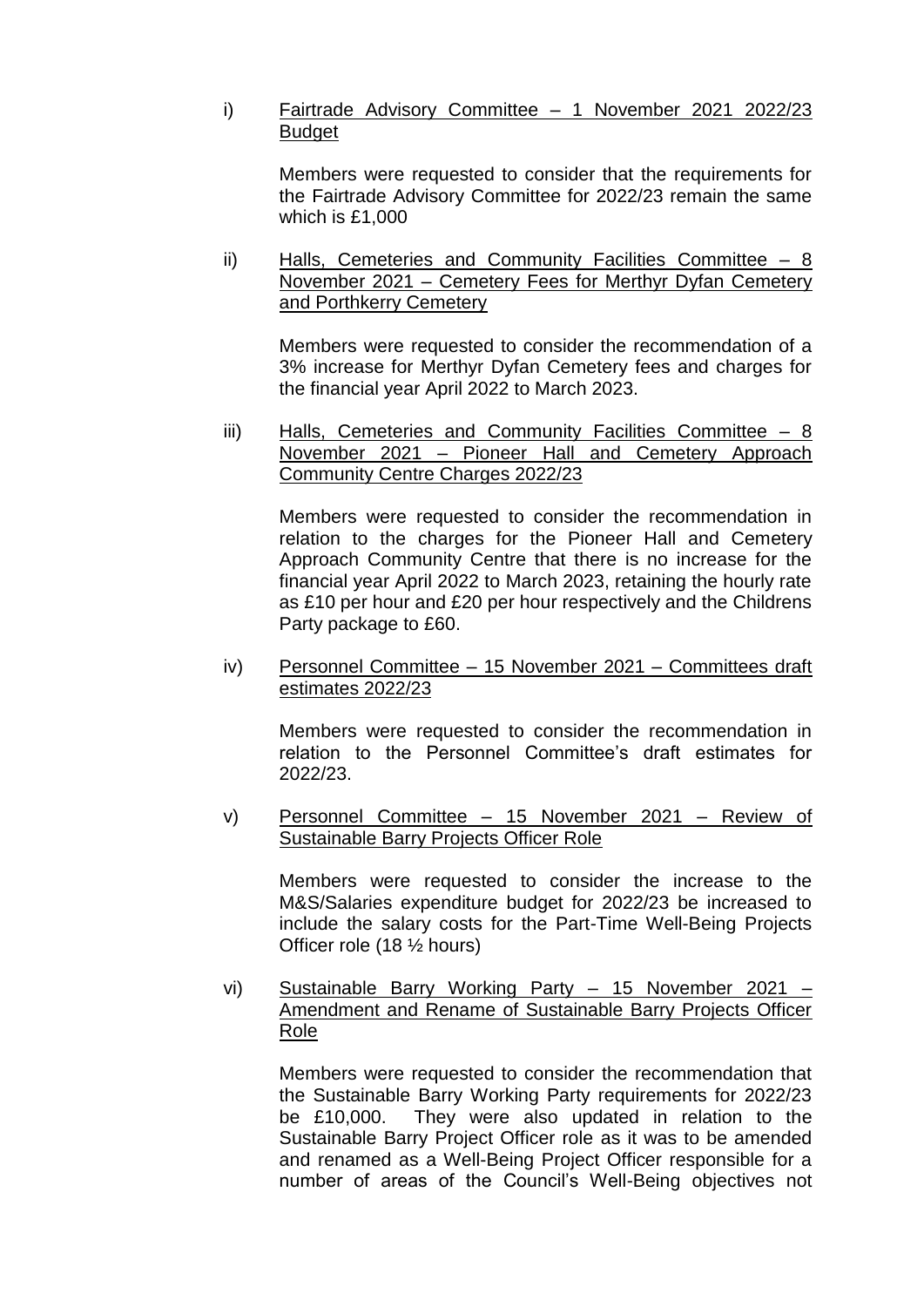solely Sustainable Barry, being made permanent from 1 April 2022 and that the associated salary costs would therefore be under M&S/Salaries not Sustainable Barry's budget.

vii) Shop Local Advisory Committee – 7 October 2021 – Budget Requirement

Members were asked to consider the Committee's requirements for inclusion in the draft budget for 2022/23. Members discussed the requirements and decided that £10,000 would be a suitable budget and agreed to the remaining £6,477 be placed into the Shop Local reserves.

viii) Halls, cemeteries and Community Facilities Committee – 8 November 2021 – Future Projects 2022/23

Members were requested to consider the recommendation for a replacement Kubota ride on mower and that an amount of £9,200 be released from the Plant and Machinery Reserve to purchase a G2160 Kubota ride on mower to replace the oldest rise on mower which will be part-exchanged.

ix) Halls, cemeteries and Community Facilities Committee – 8 November 2021 – Cemetery Roads Improvements

Members were requested to consider the small increase in funding to complete the next section of roads/paths, the increase to the special projects/cemetery road improvements expenditure for 2022/23 would increase from £20,000 to £22,500.

x) Halls, cemeteries and Community Facilities Committee – 8 November 2021 – Cemetery Benches

Members were requested to consider an increase of £4,000 to enable an extra ten benches to be purchased to accelerate the replacement of the benches as thirty need replacing.

# **RESOLVED:**

- **1. That the Fairtrade Advisory Committee requirements for 2022/23 remain the same at £1,000.**
- **2. That a 3% increase for Merthyr Dyfan and Porthkerry Cemetery fees and charges for the financial year April 2022 to March 2023 be agreed.**
- **3. That there be no increase be made to the prices at the Pioneer Hall and Cemetery Approach Community Centre thereby retaining the hourly charges as £10 per hour and**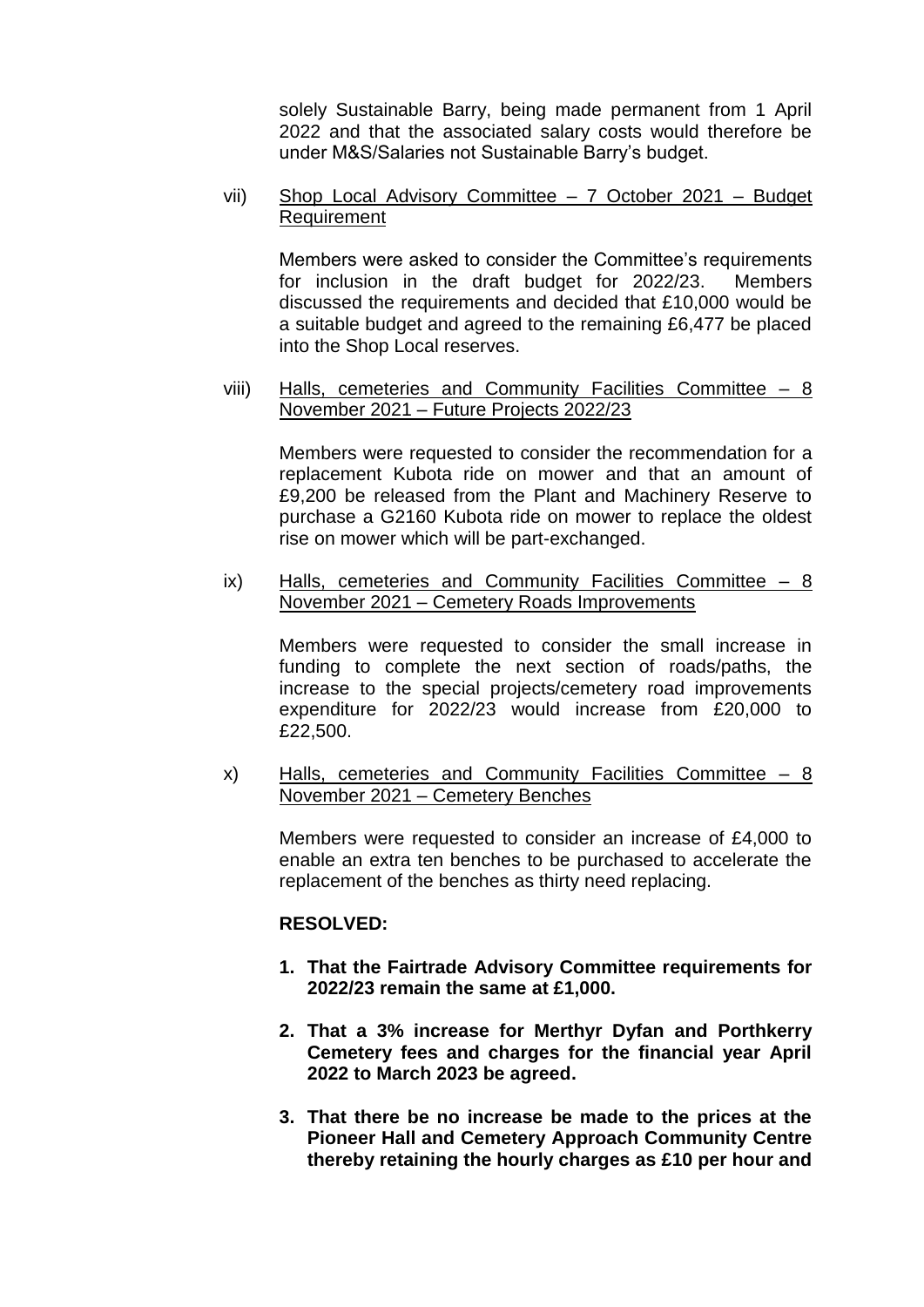**£20 per hour respectively and the Children's Party package to £60**

- **4. That the Personnel Committee's draft budgets for the 2022/23 financial year be approved**
- **5. That the M&S / Salaries expenditure budget for 2022/23 be increased to include the salary costs for the Part-Time Well-Being Projects Officer role (18½ hours) being made permanent from 1 April 2022.**
- **6. That the Sustainable Barry Working Group's budget requirements for 2022/23 be £10,000.**
- **7. That £10,000 be included in the draft budget for 2022/23 for the Shop Local Advisory Committee and that any balance remaining in the Shop Local Reserve continues to be 'ring-fenced' for the Shop Local Advisory Committee to use in future years.**
- **8. That an amount of £9,200 be released from the Plant and Machinery Reserve this financial year to purchase a Kubota G2160 Ride on Mower to replace the oldest Kubota ride on mower being part exchanged**
- **9. That the Special Projects / Cemetery Roads Improvements expenditure budget for 2022/23 be increased from £20,000 to £22,500 with the additional £2,500 being financed from the Cemetery Roads Reserve.**
- **10.That the Special Projects/Cemetery Benches expenditure budget for 2022/23 be increased from £2,000 to £4,000 with the £4,000 being financed from the Cemetery Improvement Reserve.**

#### F325. **TO CONSIDER THE DRAFT BUDGET 2022/23**

The Deputy Chief Officer advised members of a few minor amendments relating to Community Grants, PWLB Loan Interest Payable and the Election Reserve in the draft budget papers.

Members wished to discuss a confidential item and requested that

#### F326. **EXCLUSION OF THE PRESS & PUBLIC**

In accordance with section 1(2) of the Public Bodies (Admission to Meetings) Act 1960, in view of the confidential nature of the business about to be transacted, it is advisable in the public interest that the press and public are excluded from the remainder of the meeting.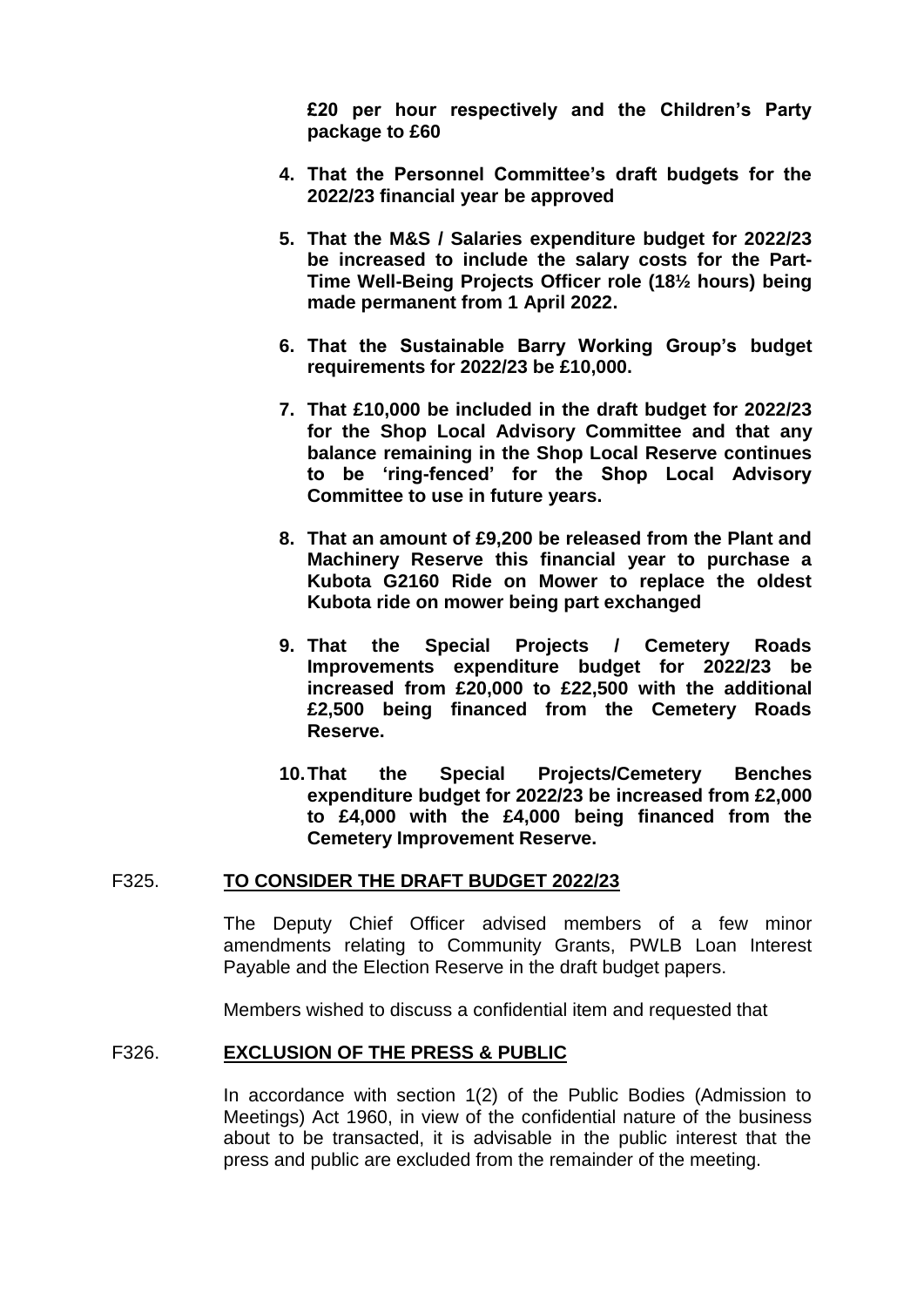Members requested that the budget heading Restricted Grant to Memorial Hall and Theatre be renamed Section 145 Grant and moved to Special Projects.

## F327. **INCLUSION OF THE PRESS & PUBLIC**

Members discussed the amount of Community Grants included in the draft budget. The Deputy Chief Officer advised that in February 2021 due to the ongoing Covid-19 pandemic members added an amount of £20,000 in the budget for 2021/22 to help those recover from the effects of the pandemic. In the draft budget 2022/23 it is suggested that the amount for Community Grants is reduced back to the pre-pandemic level of £45,000. The Deputy Chief Officer confirmed that adding the additional items as detailed in the earlier agenda item will result in a provisional precept requirement of £1,258,676 being a cash increase of 2.2% however noting that the Town Council was waiting on notification from the Vale of Glamorgan Council of the Tax Base for 2022/23.

**RECOMMENDATION**: To a meeting of Full Council being held on 13 December 2021, that the draft budget for 2022/23 is presented to the public for consultation which provisionally sets the precept requirement of £1,258,676 being an increase to a Band D tax payer of 2.2% (subject to any adjustment on change in tax base)

# F328. **TO REVIEW COVID-19 RECOVERY GRANT APPLICATIONS RECEIVED (COMMUNITY ORGANISATIONS) DEFERRED FROM 12 JULY 2021**

The Chair asked if the Council were able to signpost the applicant to allow them to apply for the funding for the replacement to the flooring. The Deputy Chief Officer advised that the guidance within the grant funding application is that grants can be used to enhance a business and suggested that any balance up to £1,000 could be used to allow for the flooring.

Councillor Lloyd-Selby said that the application was vague and it states that the applicant had failed Environmental Health due to the flooring and that she would be happy to support the application but would like clarification on the Environmental Health position.

Councillor S Hodges advised that the flooring would be vital to the business and should be prioritised.

The Chair suggested that the additional £150 be agreed on the proviso that clarification be sought in relation to the position the applicant is currently in with Environmental Health.

The Deputy Chief Officer informed members of the funds remaining in the Community Grants budget and requested whether members wanted a further round of grant applications to be opened or the balance drop back to the General Reserve. from Friday 30 April 2021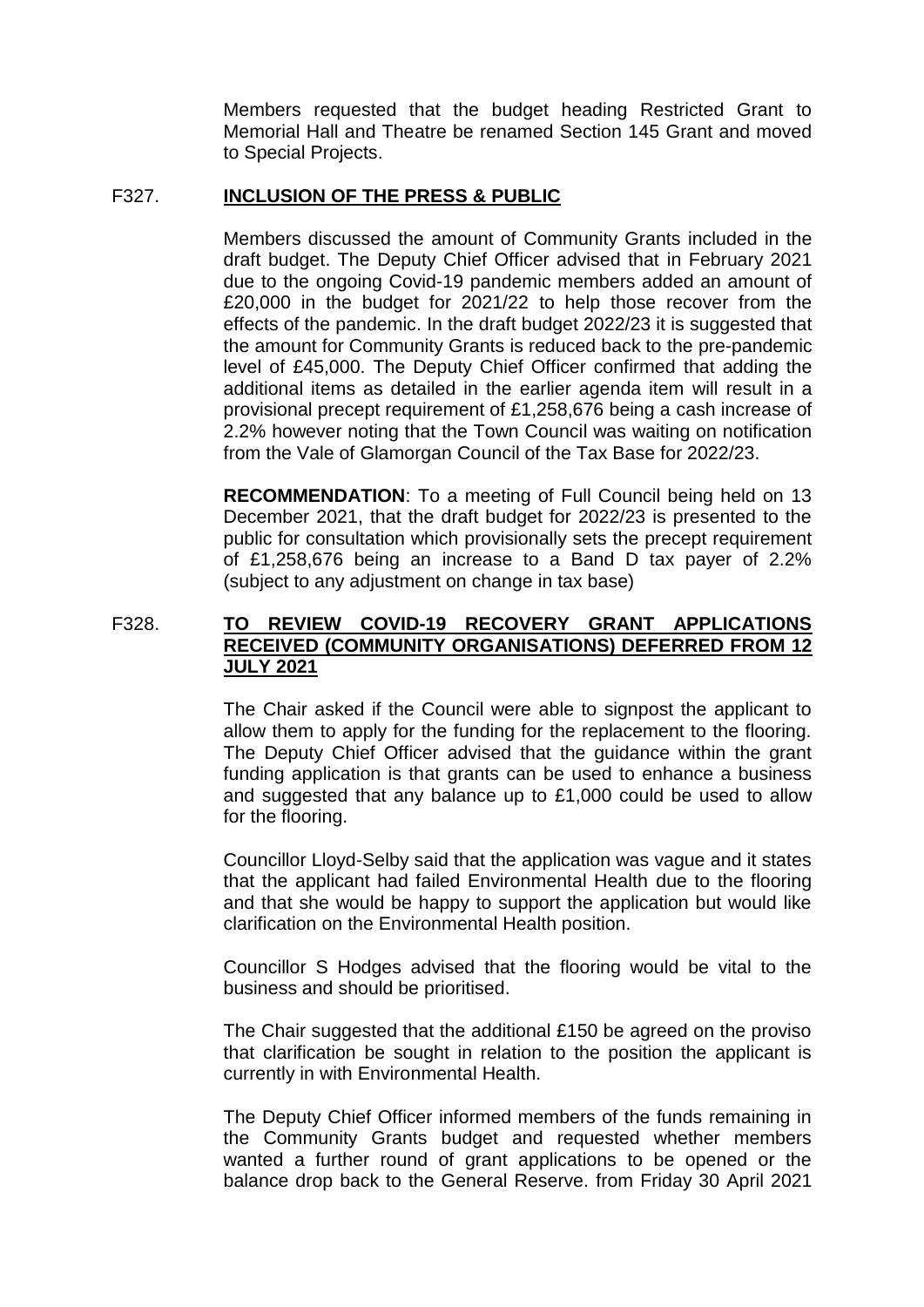until Friday 2 July 2021 or until the grant funding has been fully committed.

### **RESOLVED:**

- **1. That the grant of £850 be awarded to Fountain Tea Rooms**
- **2. That more information is requested from Fountain Tea Rooms in order to establish the position of Environmental Health and if satisfied, an additional £150 be awarded for the replacement of the flooring within the kitchen area.**
- **3. That a further round of the Covid-19 Recovery Fund (traders) grant applications be opened until the grant funding has been fully committed.**
- **4. Delegated authority be provided for Group Leaders to consider and approve Grant Applications for Christmas Meals for Voluntary Organisations 2021 using Urgent Action (Standing Order 31)**

### F329. **INTERNAL AUDIT REPORT 2021/22 (FIRST INTERIM)**

The Deputy Chief Officer advised members that the only recommendation within the report had been completed at a meeting of the Personnel Committee held on 15 November 2021.

**RESOLVED: That the Internal Audit Report (First Interim) for 2021/22 be received and noted.**

#### F330. **GDPR UPDATE**

**RESOLVED: That the verbal GDPR update be received and noted.** 

#### F331. **TO RECEIVE RECOMMENDATIONS FROM OTHER COMMITTEES**

a) Halls Committee 8 November 2021 re Headstone Policy

Members were provided with the Memorials Inspections Policy which was presented to a meeting of the Halls, Cemeteries and Community Facilities Committee on 8 November 2021 within the Merthyr Dyfan Cemetery update report.

### **RESOLVED: That the Memorials Inspections Policy be approved and adopted.**

b) Personnel Committee 15 November 2021 re Model Local Resolution Protocol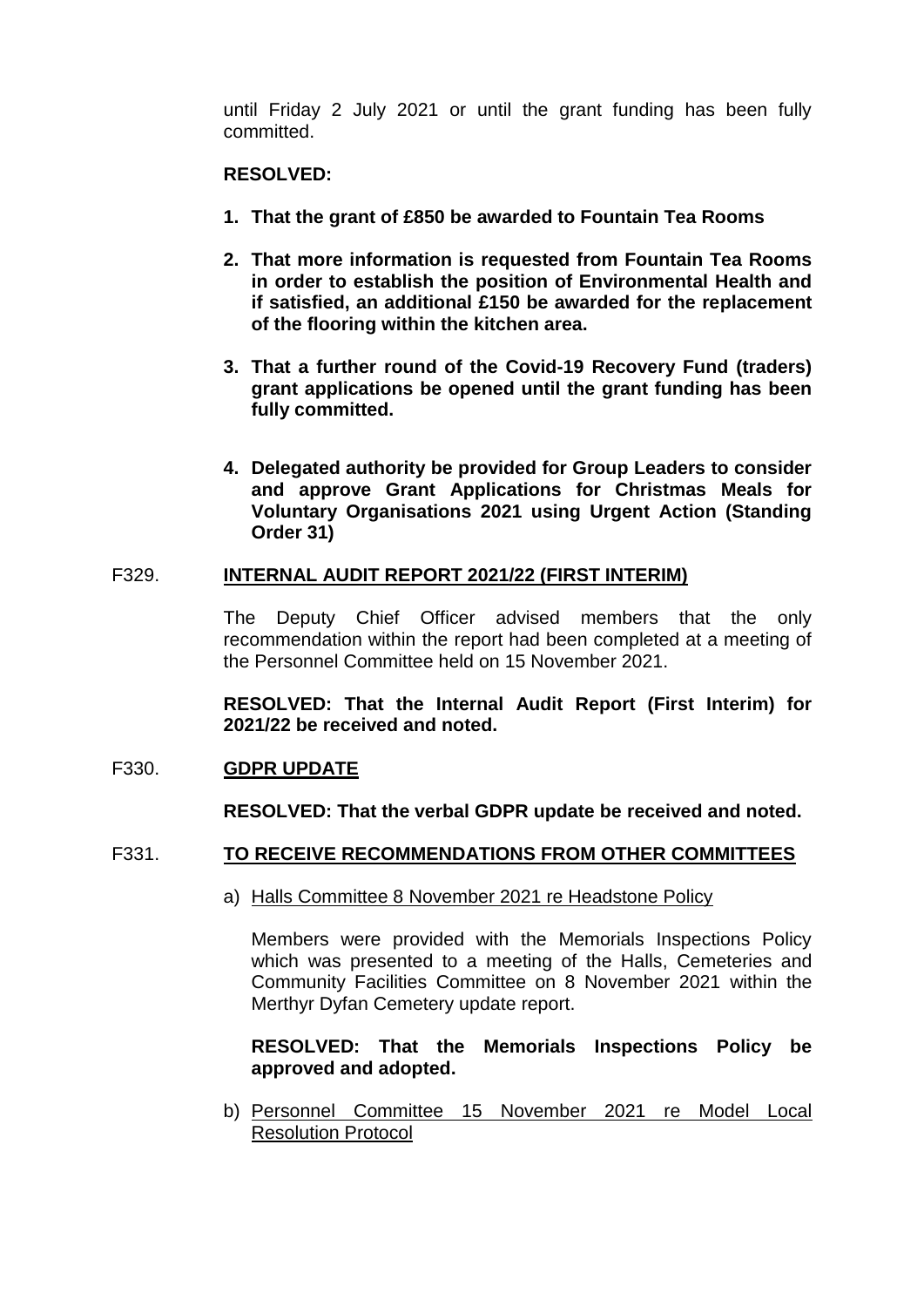Members were provided with an amended Model Local Resolution Protocol which was presented to the Personnel Committee held on 15 November 2021

### **RESOLVED: That the Model Local Resolution Protocol be approved and adopted.**

c) Extraordinary Meeting of the Shop Local Advisory Committee held on Tuesday 16 November 2021

Members were provided the recommendations from an Extraordinary Meeting of the Shop Local Advisory Committee which included two grant funding applications from the Tracks and the Holton Road Traders Association.

Councillor S Hodges advised that at the Shop Local meeting it was discussed that currently the Goodsheds are not recognised as a shopping area and asked if Finance, Policy and General Purposes Committee would accept the Tracks as a trading association and the Goodsheds as a Shopping area.

Members agreed to list the Goodsheds as a shopping area.

Councillor Lloyd-Selby wished to clarify if the grant funding would come from the Shop Local budget. Councillor S Hodges confirmed that it would.

#### **RESOLVED:**

- **1. That a grant of £174.93 is awarded to The Tracks (traders at the Goodshed Development) for the purpose of purchasing Christmas Trees**
- **2. That the Holton Road Traders Association is awarded a grant of £1888.80 for the purpose of hosting a Christmas Market at King Square, Barry**
- d) Sustainable Barry Working Group held on 17 November 2021

Members were presented with the minutes of the Sustainable Barry Working Group held on 17 November 2021. The Deputy Chief Officer advised that the Terms of reference for the Sustainable Barry Working Group state that all recommendations should go to a meeting of Full Council or any relevant Committee to be agreed.

Members discussed the minutes and agreed all recommendation contained within.

### **RESOLVED:**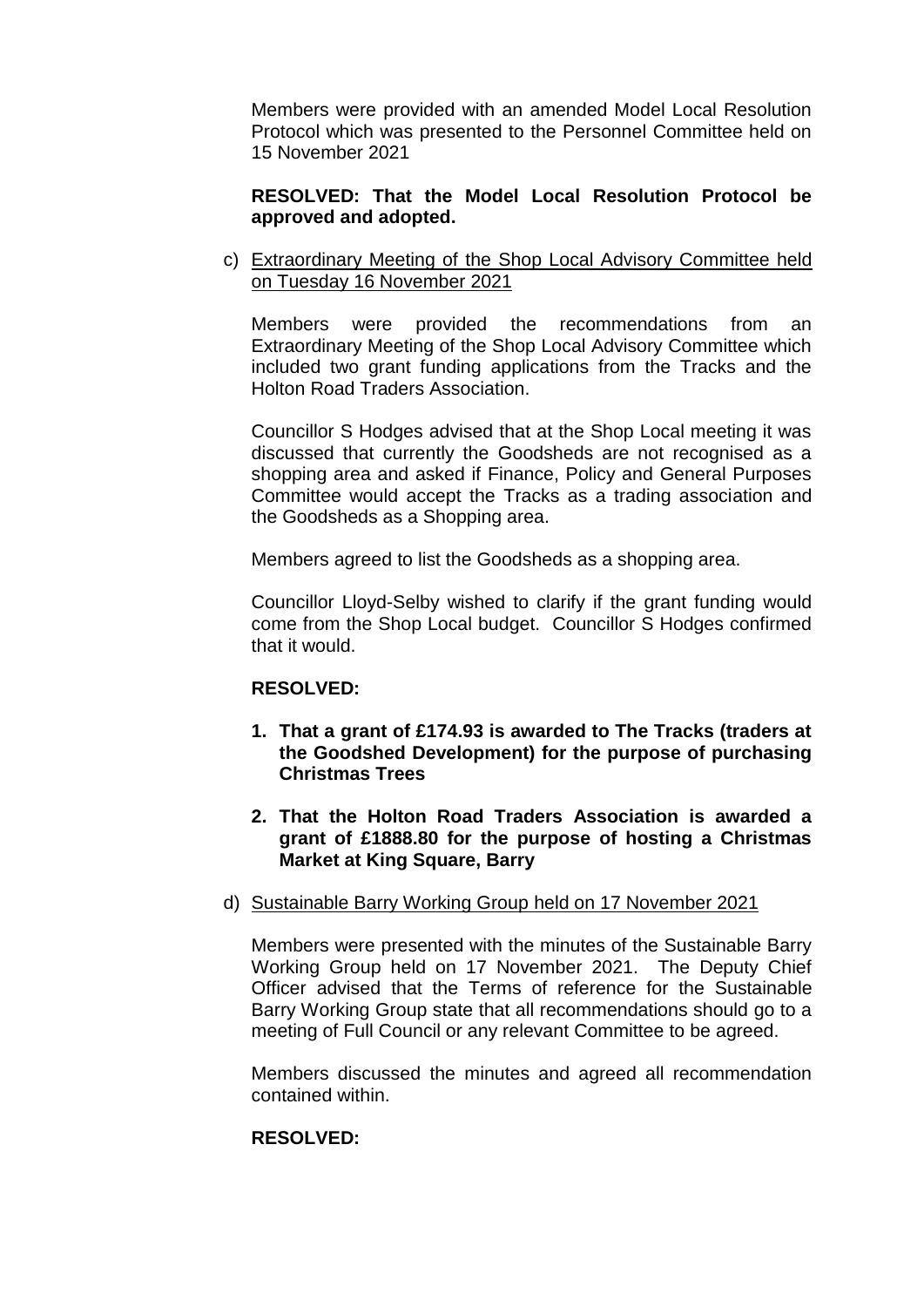- **1. That the Biodiversity Survey Project at a cost of between £840 - £1,200 be approved, and that an amphibian/reptile survey is conducted during Winter.**
- **2. That the Sustainable Project Officer confirm that the surveys completed for the Carbon Footprint also include the road map and that once this information is received a recommendation is made to the Finance, Policy and General Purposes Committee for approval.**
- **3. That the Environmental Science Day with local schools continue.**
- **4. That the Watering Can Scheme Budget be increased by £20 on top of the available £82 (bringing the available total to £102) for replacement watering cans to include 'Please Return' labels.**
- **5. That Barry Town Council becomes a Refill Partner.**
- **6. That Barry Town Council promotes the scheme in Barry Town through a social media campaign and ensure that refill businesses have the proper signage so that even residents without the Refill App are able to utilise the scheme**
- **7. Actively encourage more businesses in the wider Barry Area to offer the refill initiative, not just in Holton Rd and High Street,**
- **8. That Barry Town Council offer a start-up grant (£55 per grant) to local business to cover the cost of setting up a refill station and that this is incorporated into the Green Grants criteria.**
- **9. Identify if there are businesses and organisations that currently offer a refill scheme without being an actual Refill Station.**
- **10.That the Sustainable Projects Officer look into replacing the batteries for the Penguin Talking Bins and seek permission from the Vale of Glamorgan Council to include Barry Town Council Branding on them**
- **11.That Waste Management Data is compiled and reported on annually**
- **12.That the report be submitted to a meeting of Full Council held on 13 December 2021.**